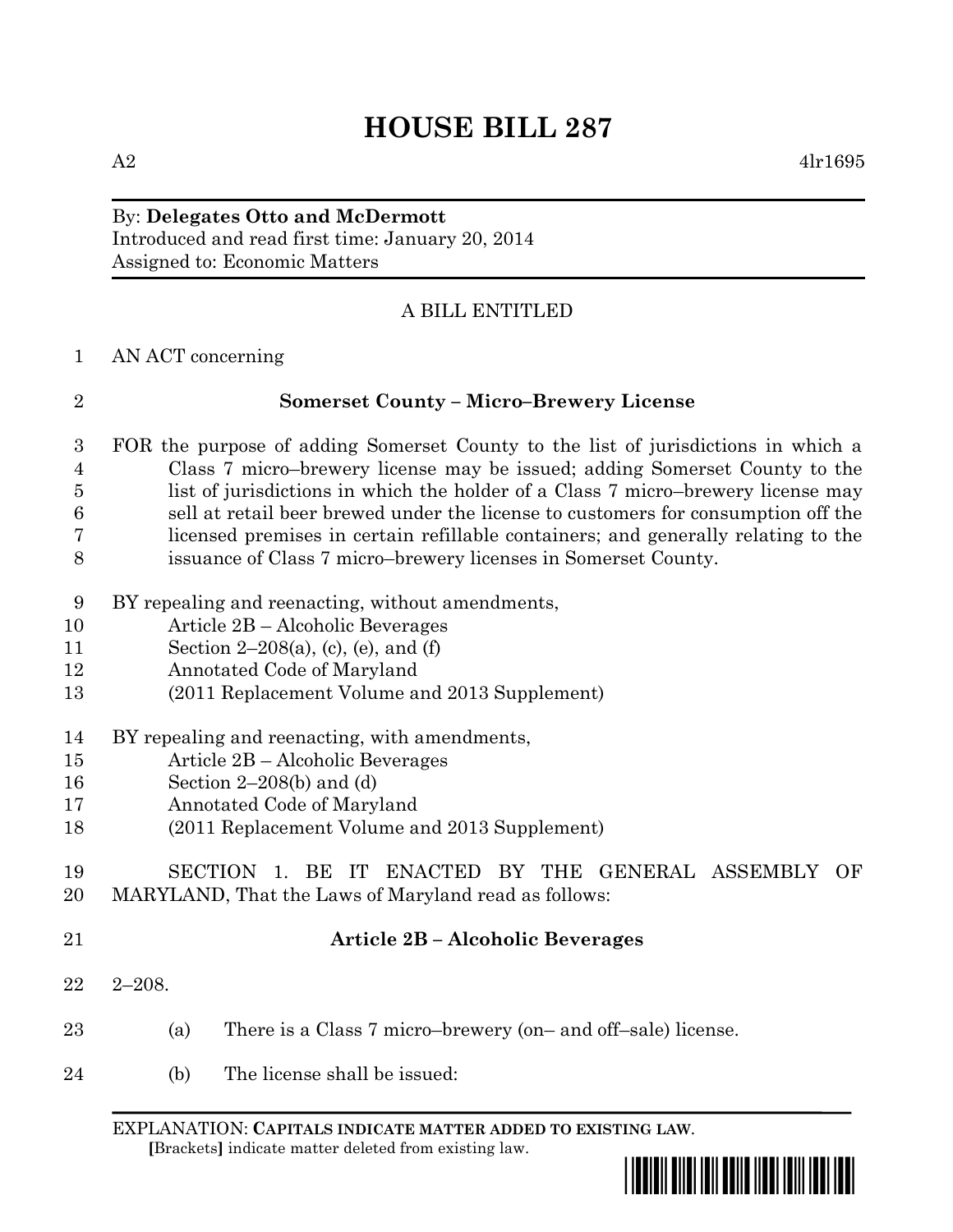| $\mathbf 1$    | (1) |        | By the State Comptroller;            |
|----------------|-----|--------|--------------------------------------|
| $\overline{2}$ | (2) |        | Only in the following jurisdictions: |
| 3              |     | (i)    | Allegany County;                     |
| $\overline{4}$ |     | (ii)   | Baltimore City;                      |
| 5              |     | (iii)  | Baltimore County;                    |
| 6              |     | (iv)   | The City of Annapolis;               |
| 7              |     | (v)    | Anne Arundel County;                 |
| 8              |     | (vi)   | Calvert County;                      |
| 9              |     | (vii)  | Caroline County;                     |
| 10             |     | (viii) | Carroll County;                      |
| 11             |     | (ix)   | Charles County;                      |
| 12             |     | (x)    | Dorchester County;                   |
| 13             |     | (xi)   | Frederick County;                    |
| 14             |     | (xii)  | Garrett County;                      |
| 15             |     |        | (xiii) Harford County;               |
| 16             |     |        | (xiv) Howard County;                 |
| 17             |     |        | (xv) Kent County;                    |
| 18             |     |        | (xvi) Montgomery County;             |
| 19             |     |        | (xvii) Prince George's County;       |
| 20             |     |        | (xviii) Queen Anne's County;         |
| 21             |     |        | (xix) St. Mary's County;             |
| 22             |     |        | (XX) SOMERSET COUNTY;                |
| 23             |     |        | [(xx)] (XXI) Talbot County;          |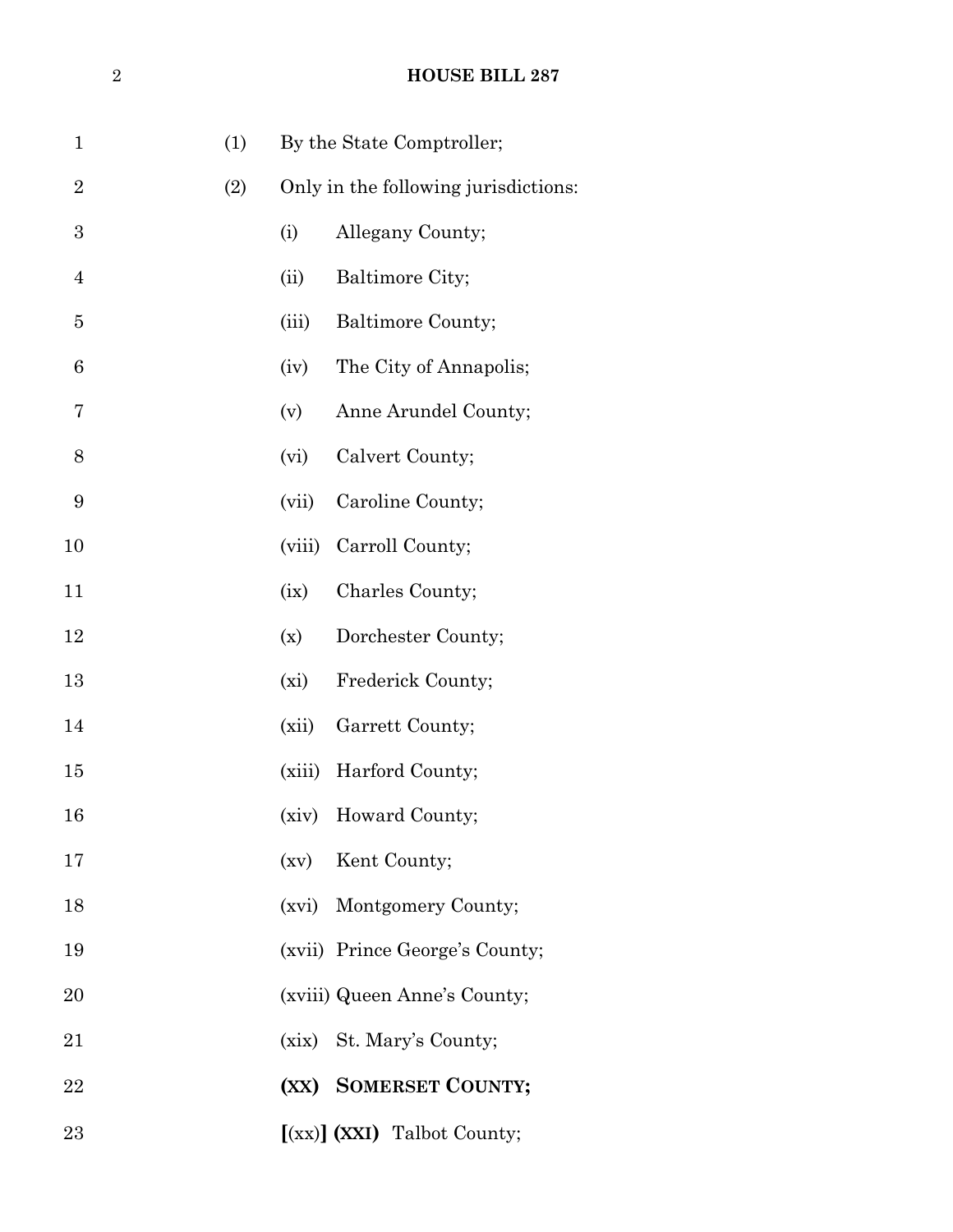### **HOUSE BILL 287** 3

| $\mathbf{1}$                                        |                                                             |       | $[(xxi)]$ $(XXII)$                           | Washington County;     |                                                                                                                                                                                                                                                   |
|-----------------------------------------------------|-------------------------------------------------------------|-------|----------------------------------------------|------------------------|---------------------------------------------------------------------------------------------------------------------------------------------------------------------------------------------------------------------------------------------------|
| $\overline{2}$                                      |                                                             |       | $[$ (xxii)] (XXIII)                          | Wicomico County; and   |                                                                                                                                                                                                                                                   |
| $\boldsymbol{3}$                                    |                                                             |       | $[$ (xxiii)] (XXIV)                          | Worcester County;      |                                                                                                                                                                                                                                                   |
| $\overline{4}$<br>$\overline{5}$<br>$6\phantom{.}6$ | (3)<br>listed in paragraph (2) of this subsection;          | (i)   |                                              |                        | Only to a holder of a Class B beer, wine and liquor (on-sale)<br>license that is issued for use on the premises of a restaurant located in a jurisdiction                                                                                         |
| 7<br>$8\,$<br>9                                     | Kent County or the Town of Berlin in Worcester County; or   | (ii)  |                                              |                        | To a holder of a Class D beer (off-sale) license that is issued<br>for use on the premises of the existing Class D license if the premises are located in                                                                                         |
| 10<br>11<br>12                                      | located in:                                                 | (iii) |                                              |                        | To a holder of a Class D alcoholic beverages license that is<br>issued for use on the premises of the existing Class D license if the premises are                                                                                                |
| 13<br>14                                            | George's County;                                            |       | 1.                                           |                        | The 22nd Alcoholic Beverages District of Prince                                                                                                                                                                                                   |
| 15                                                  |                                                             |       | 2.                                           | Washington County; or  |                                                                                                                                                                                                                                                   |
| 16                                                  |                                                             |       | 3.                                           | Dorchester County; and |                                                                                                                                                                                                                                                   |
| 17<br>18<br>19                                      | (4)<br>premises of a restaurant located in the County.      |       |                                              |                        | In addition to item (3) of this subsection, in Montgomery County<br>only to a holder of a Class H beer and light wine license that is issued for use on the                                                                                       |
| 20                                                  | (1)<br>$\left( \mathrm{c}\right)$                           |       | A holder of a Class 7 micro-brewery license: |                        |                                                                                                                                                                                                                                                   |
| 21                                                  |                                                             | (i)   |                                              |                        | May brew and bottle malt beverages at the license location;                                                                                                                                                                                       |
| 22<br>23<br>24                                      | beverages brewed at the micro-brewery location only;        | (ii)  |                                              |                        | May obtain a Class 2 rectifying license for a premises<br>located within 1 mile of the existing Class 7 micro-brewery location to bottle malt                                                                                                     |
| 25<br>26<br>27<br>28                                | permit to brew and bottle malt beverages on their behalf;   | (iii) |                                              |                        | May contract with the holder of a Class 2 rectifying license<br>held under $\S 2-203$ of this subtitle, a Class 5 brewery license, a Class 7 micro-brewery<br>license, or a Class 8 farm brewery license, or the holder of a nonresident dealer's |
| 29<br>30<br>31<br>32                                | the micro-brewery location for sale on the retail premises; | (iv)  |                                              |                        | May store the finished product under an individual storage<br>permit or at a licensed public storage facility for subsequent sale and delivery to a<br>licensed wholesaler, an authorized person outside this State, and for shipment back to     |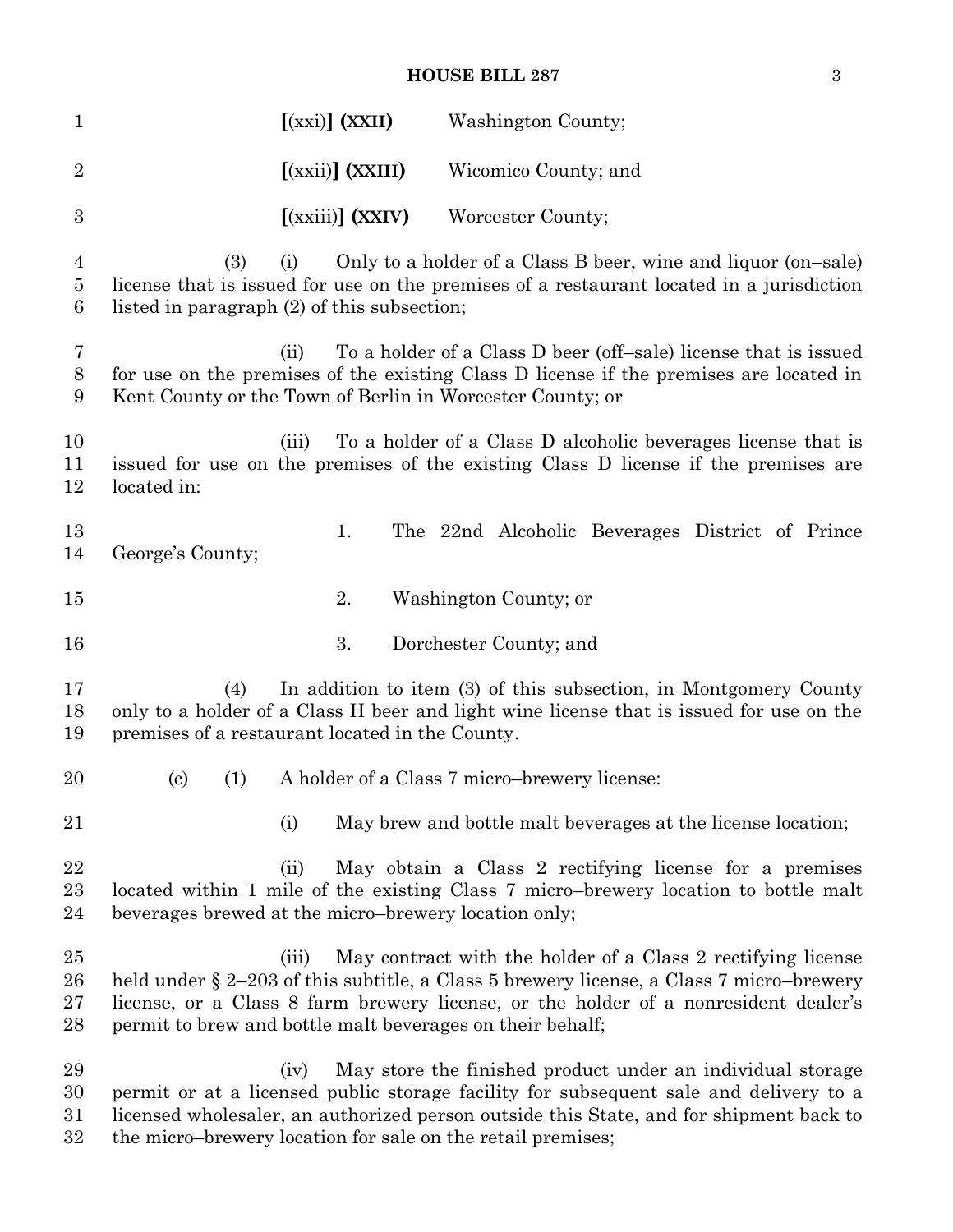(v) May not collectively brew, bottle, or contract for more than 22,500 barrels of malt beverages each calendar year; and (vi) May enter into a temporary delivery agreement with a distributor only for delivery of beer to a beer festival or wine and beer festival and the return of any unused beer if: 1. The beer festival or wine and beer festival is in a sales territory for which the holder does not have a franchise with a distributor under the Beer Franchise Fair Dealing Act; and 2. The temporary delivery agreement is in writing. (2) A Class 7 licensee who wishes to produce more than the barrelage authorized under paragraph (1)(v) of this subsection shall divest of any Class B, D, or any other retail license and obtain a Class 5 manufacturer's license. (3) For the purposes of determining the barrelage limitation under 14 paragraph  $(1)(v)$  of this subsection, any salable beer produced under contractual arrangements accrues only to the Class 7 micro–brewery licensee who is the brand owner. (4) In Allegany County only, the holder of a Class 7 license: (i) May brew in one location and may contract for the bottling of the malt beverage in another location; and (ii) Need not meet the hotel/motel requirements for a Class B beer, wine and liquor licensee but shall meet the requirements for those Class B restaurants. (d) (1) The on–sale privilege authorizes the holder, each calendar year, to sell at retail up to 4,000 barrels of beer brewed under this license to customers for consumption on the licensed premises. (2) The off–sale privilege authorizes the holder to sell and deliver beer brewed under this license to: 28 (i) Any wholes a lead under this article to sell beer in this State; or (ii) Any person who is located in a state other than Maryland who is authorized under the laws of that state to receive brewed beverages. (3) (i) This paragraph applies only in: 33 1. Allegany County;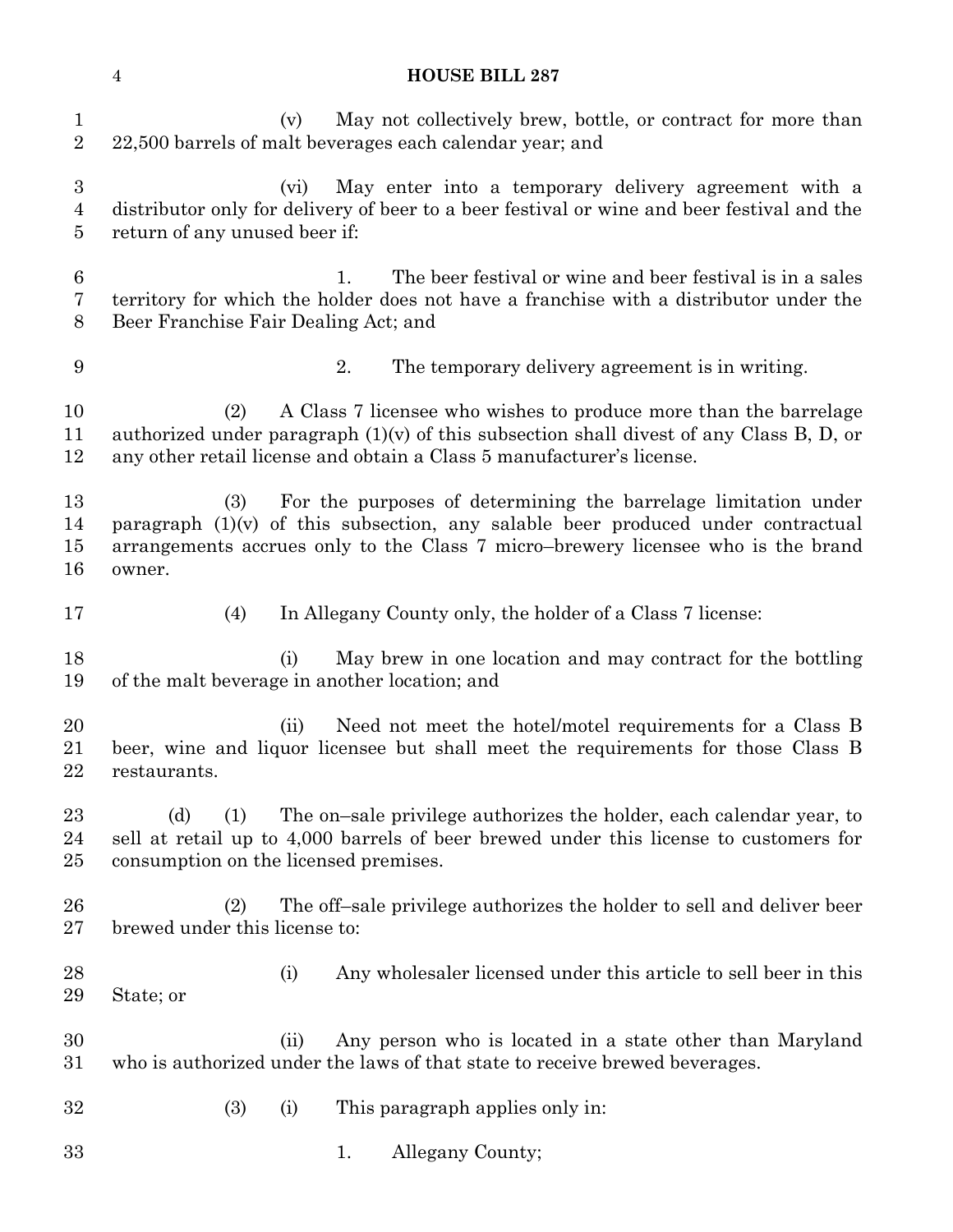# **HOUSE BILL 287** 5

| $\mathbf{1}$     | 2.          |           | The City of Annapolis;  |
|------------------|-------------|-----------|-------------------------|
| $\overline{2}$   | 3.          |           | Anne Arundel County;    |
| $\boldsymbol{3}$ | 4.          |           | Baltimore City;         |
| $\overline{4}$   | 5.          |           | Baltimore County;       |
| $\overline{5}$   | 6.          |           | Calvert County;         |
| 6                | 7.          |           | Caroline County;        |
| 7                | 8.          |           | Carroll County;         |
| 8                | 9.          |           | Charles County;         |
| 9                | 10.         |           | Dorchester County;      |
| 10               | 11.         |           | Frederick County;       |
| 11               | 12.         |           | Garrett County;         |
| 12               | 13.         |           | Harford County;         |
| 13               | 14.         |           | Howard County;          |
| 14               | 15.         |           | Kent County;            |
| 15               | 16.         |           | Montgomery County;      |
| 16               | 17.         |           | Prince George's County; |
| 17               | 18.         |           | Queen Anne's County;    |
| 18               | 19.         |           | St. Mary's County;      |
| 19               | 20.         |           | <b>SOMERSET COUNTY;</b> |
| 20               |             | [20.] 21. | Talbot County;          |
| 21               | $[21.]$ 22. |           | Washington County;      |
| 22               | [22.] 23.   |           | Wicomico County; and    |
| 23               | [23.] 24.   |           | Worcester County.       |